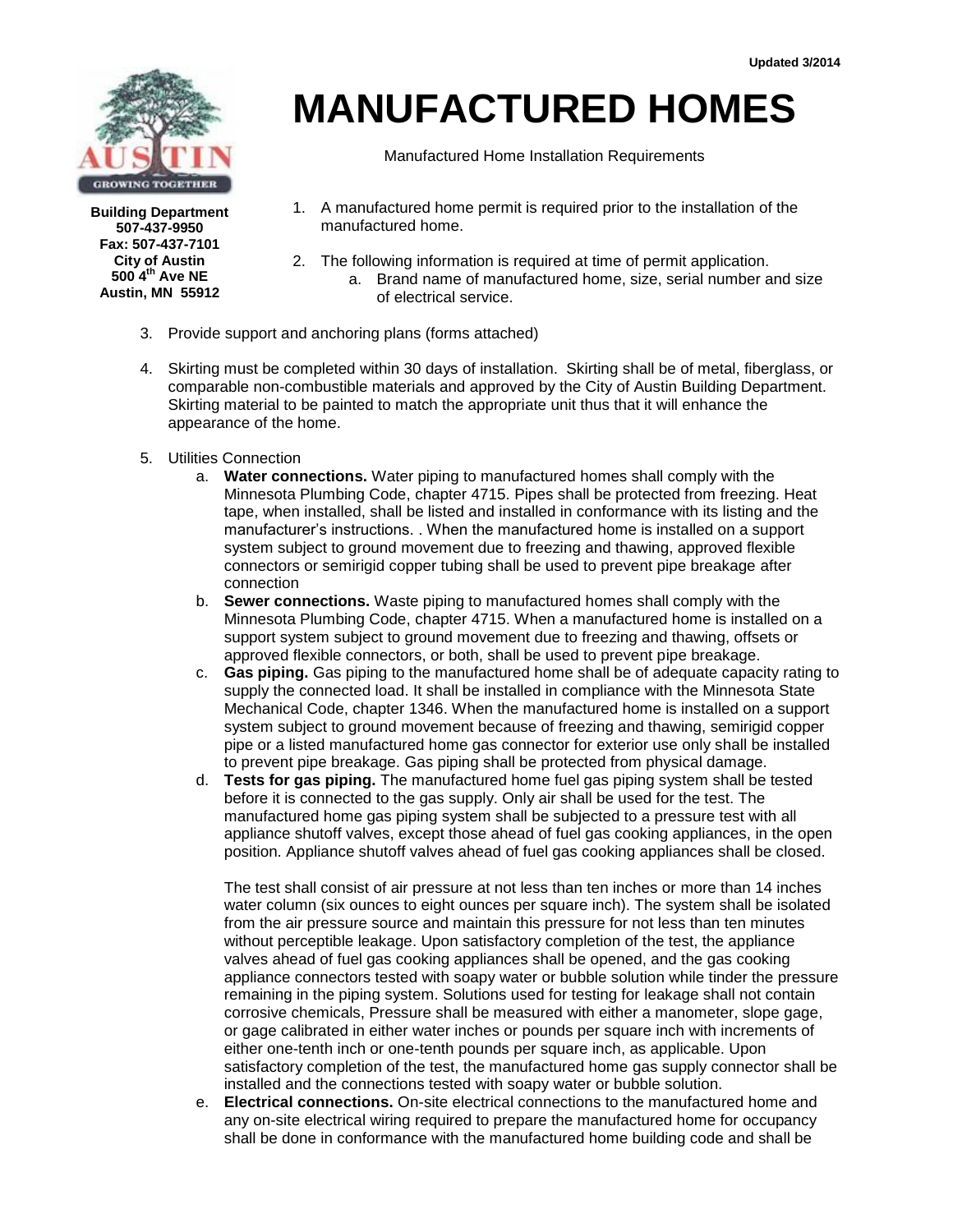installed and inspected as required by the Minnesota Electrical Act, Minnesota Statutes, sections 326.241 to 326.248.

STAT AUTH: MS § 327.33; 32713.01 to 327B.l2

HIST: 24 SR 1846

#### **1350.3500 OBTAINING APPROVAL OF QUALITY CONTROL.**

Subpart I. **Procedure.** To obtain quality control approval for an accessory structure manufacturing facility, a manufacturer shall submit a quality control manual pursuant to subpart 2, item A, and consent to investigations and inspections at reasonable hours by the commissioner for field verification of satisfactory quality control.

Subp. 2. **Applications.** Applications for approval of quality control manuals shall contain the following:

- A. an application in letter form to be accompanied by two copies of the quality control manual containing those items required by item B; and
- B. an outline of the procedure which will direct the manufacturer to construct accessary structures according to the approved plans specifying:
	- 1. scope and purpose;
	- 2. receiving inspection procedure for basic materials;
	- 3. material storage and stock rotation

#### **Manufactured Home Anchoring System**



- 1. I-beam frame
- 2. Gap between top of pier and main frame may be a wood plate (not exceeding 2" in thickness) and shims (not exceeding I" in thickness). Shims shall be at least 4" wide and 6" long, fitted and driven tight between wood plate or pier and main frame. Two inch or four inch solid concrete block may fill remainder of any gap.
- 3. Cap solid concrete block or equivalent, 4" x 16" x 16"
- 4. Reinforcing rods (normally 3/8" diameter steel rods placed in the pier corners, for per tier).
- 5. Double concrete blacks with any block cell filled with concrete, laid in concrete mortar with steel reinforcing bars inserted in the block cells.
- 6. Footing 16" x 16" x 4" solid concrete or other product approved for the purpose or, alternately, two 8' x 16' 4' solid concrete blocks with joint between blocks parallel to the steel I-beam frame.

Footing placed on firm undisturbed soil or on controlled fill free of grass or organic materials compacted to a minimum load-bearing capacity of 2000 PSF.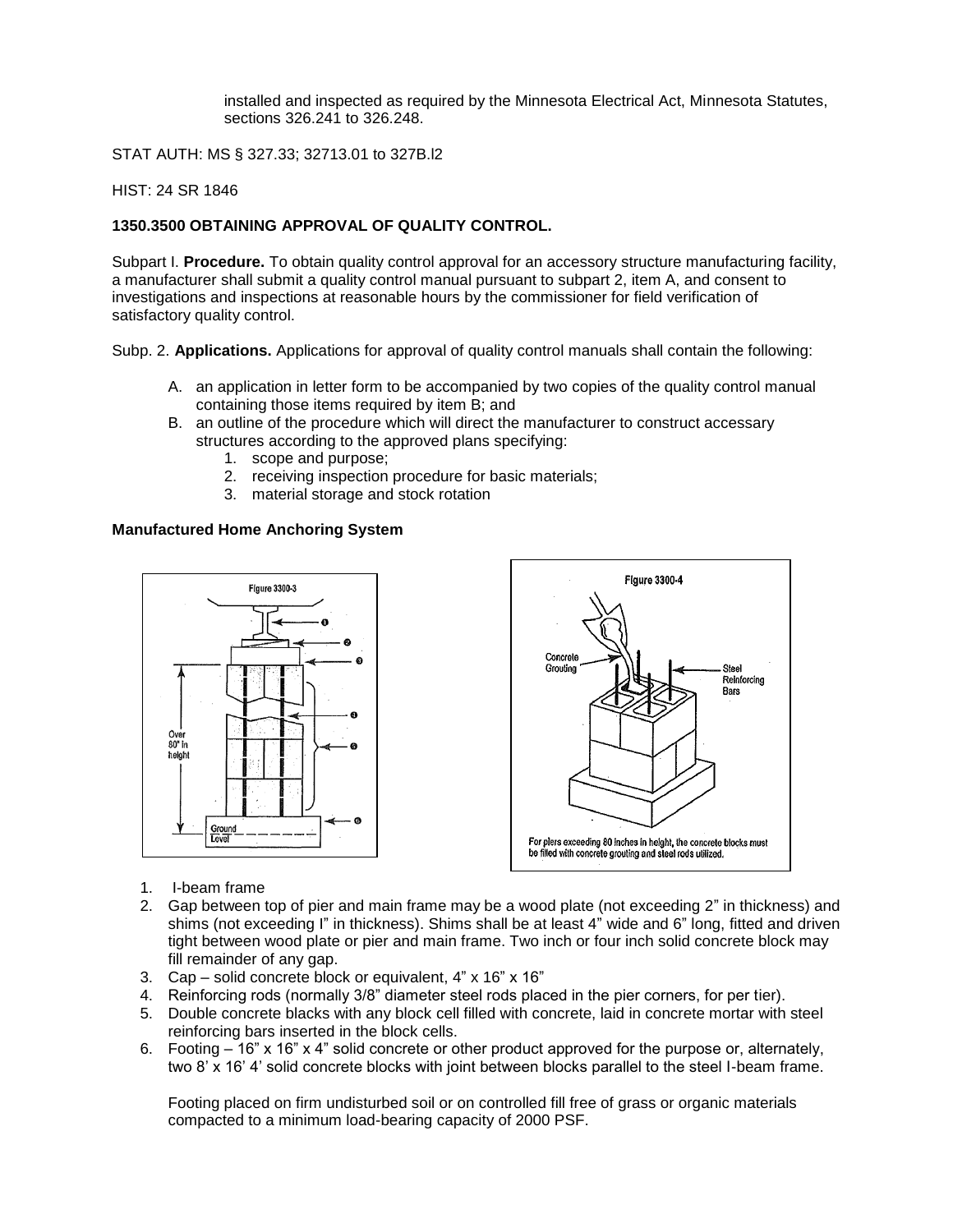For piers exceeding 80 inches in height. Piers shall be securely attached to the frame of the mobile home or shall extend at least 6 inches from the centerline of the frame member.

#### Subp. 4. **Piers over 80 inches tall reinforcement.** (refer to figure 3300-4)

Approved support system for manufactured homes without specific footing as anchoring requirements.

- 1. Footing shall be at least 16" x 16" x 4" or other product approved for the use intended. As an alternate two 8" by 16" by 4" can be used as footing provided the joists between the blocks is parallel to the steel I-beam frame.
- 2. Piers less than 40 inches in height shall be constructed of open and closed cell, eight-Inch by 16 inch concrete blocks (with open cells vertically placed upon the footing). Single-stacked block piers shall be installed with 16-inch dimension perpendicular to the main (I-beam) frame. The piers shall be covered with a two-inch by eight-inch by 16-inch wood or concrete cap.

Piers between 40 to 80 inches in height and all corner piers over three blocks high shall be double blocked with blocks interlocked and capped with a four-inch by 16-inch by 16-inch solid concrete block, or equivalent. (See part 1350.3300, subpart2).

Piers over 80 inches in height shall be laid in concrete mortar and steel reinforcing bars inserted in block cells filled with concrete.

**Elevated manufactured homes.** When more than one-fourth of the area of a manufactured home is installed so that the bottom of the main frame members is more than three feet above ground level, the manufactured home stabilizing system shall be designed by a qualified registered professional engineer and the installation shall be approved prior to installing by the authority having jurisdiction.

**Plates and hardwood shims.** A cushion of wood plate not exceeding two inches in thickness and hardwood shims not exceeding one inch in thickness may be used to fill any gap between the top of the pier and the main frame. Two-inch or four-inch solid concrete blocks may be used to fill the remainder of any gap. Hardwood shims shall be at least four inches wide and six inches long and shall be fitted and driven tight between the wood plate or pier and main frame.

3. Clearance Above Ground. A minimum clearance of 12 inches shall be maintained beneath the underside of the main frame (I-beam or channel beam) in the area of utility connections when the manufactured home is not installed on a foundation system.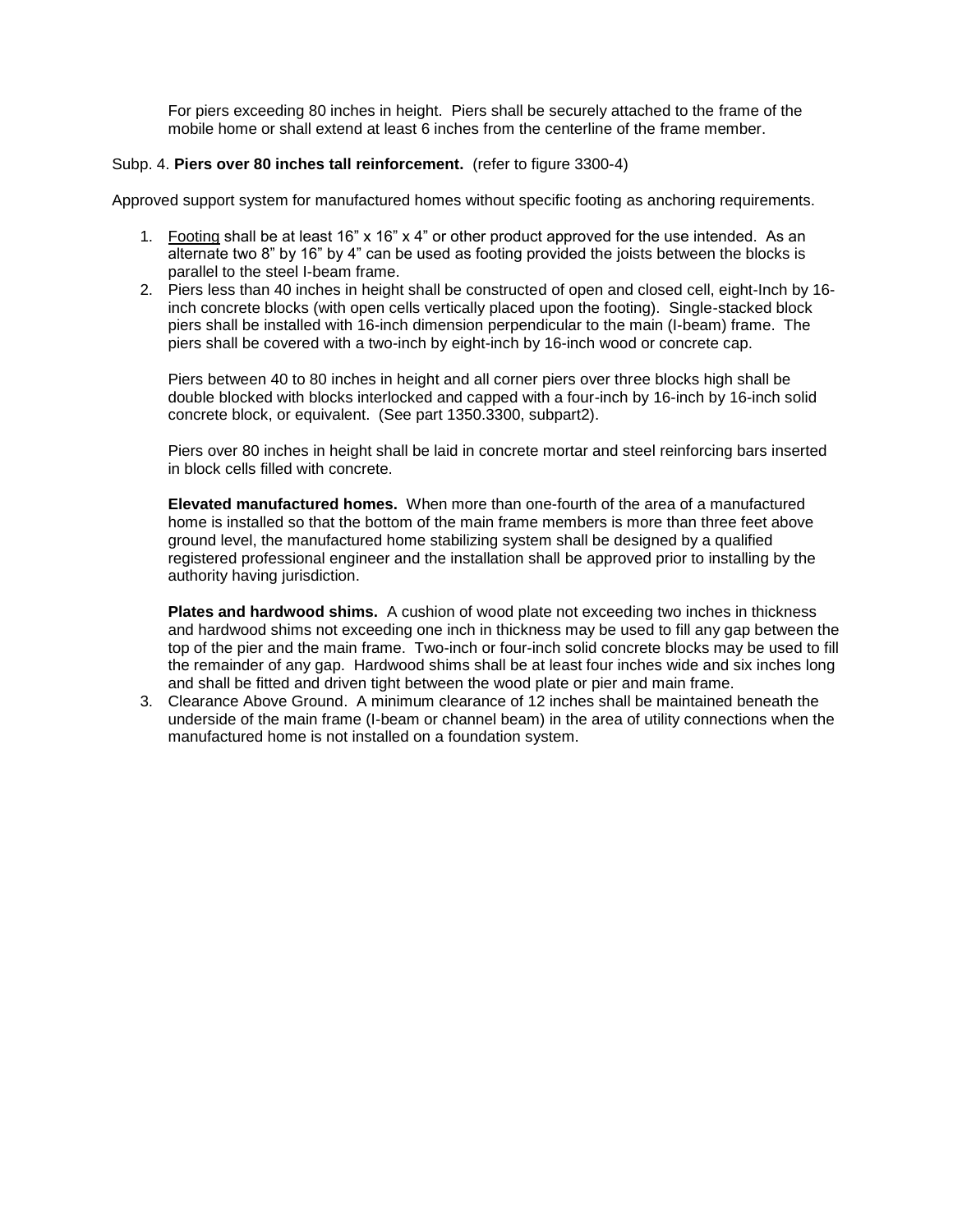| PLOT PLAN                                                                                                                                                                                                                                                                                                                                                                                                                                                                                                                                                                                                                                                                                           |                                                                                                     |  |  |
|-----------------------------------------------------------------------------------------------------------------------------------------------------------------------------------------------------------------------------------------------------------------------------------------------------------------------------------------------------------------------------------------------------------------------------------------------------------------------------------------------------------------------------------------------------------------------------------------------------------------------------------------------------------------------------------------------------|-----------------------------------------------------------------------------------------------------|--|--|
| ADDRESS: ___________________<br><b>LEGAL</b><br>DESCRIPTION:                                                                                                                                                                                                                                                                                                                                                                                                                                                                                                                                                                                                                                        |                                                                                                     |  |  |
| LOT BLOCK                                                                                                                                                                                                                                                                                                                                                                                                                                                                                                                                                                                                                                                                                           | <b>ADDITION</b>                                                                                     |  |  |
| SITE AREA: _____________SQ. FT. AREA OF SITE OCCUPIED BY BUILDING: ___________SQ. FT.                                                                                                                                                                                                                                                                                                                                                                                                                                                                                                                                                                                                               |                                                                                                     |  |  |
| INSTRUCTIONS TO APPLICANT:                                                                                                                                                                                                                                                                                                                                                                                                                                                                                                                                                                                                                                                                          | COVERAGE PERCENTAGE: ___________%                                                                   |  |  |
| FOR NEW BUILDINGS AND BUILDING ADDITIONS THE FOLLOWING INFORMATION MUST BE PROVIDED<br>IN THE SPACE BELOW:<br>1) Location of proposed construction and existing improvements.<br>2) Show buildings (square footage) and setback distances of existing buildings and new structures.<br>a) How far the new building will be away from the front property line.<br>b) How far the new building will be away from the side property line.<br>c) How far the new building will be away from the rear property line.<br>d) How far the new building will be away from existing structures.<br>3) Show easements.<br>4) Indicate whether property is a corner lot.<br>5) Show street and avenue location. |                                                                                                     |  |  |
| REAR PROPERTY LINE                                                                                                                                                                                                                                                                                                                                                                                                                                                                                                                                                                                                                                                                                  |                                                                                                     |  |  |
| RTY LINE<br>PROPE<br><b>SIDE</b>                                                                                                                                                                                                                                                                                                                                                                                                                                                                                                                                                                                                                                                                    | <b>RTY LINE</b><br>SIDE PROPE                                                                       |  |  |
|                                                                                                                                                                                                                                                                                                                                                                                                                                                                                                                                                                                                                                                                                                     | FRONT PROPERTY LINE<br>СІТУ ŞЮЕМАІ.К<br><b>BACK OF CURB</b><br>CENTERLINE OF STREET<br>BACK OF CURB |  |  |
| SIGNATURE OF OWNER OR AUTHORIZED REPRESENTATIVE:                                                                                                                                                                                                                                                                                                                                                                                                                                                                                                                                                                                                                                                    |                                                                                                     |  |  |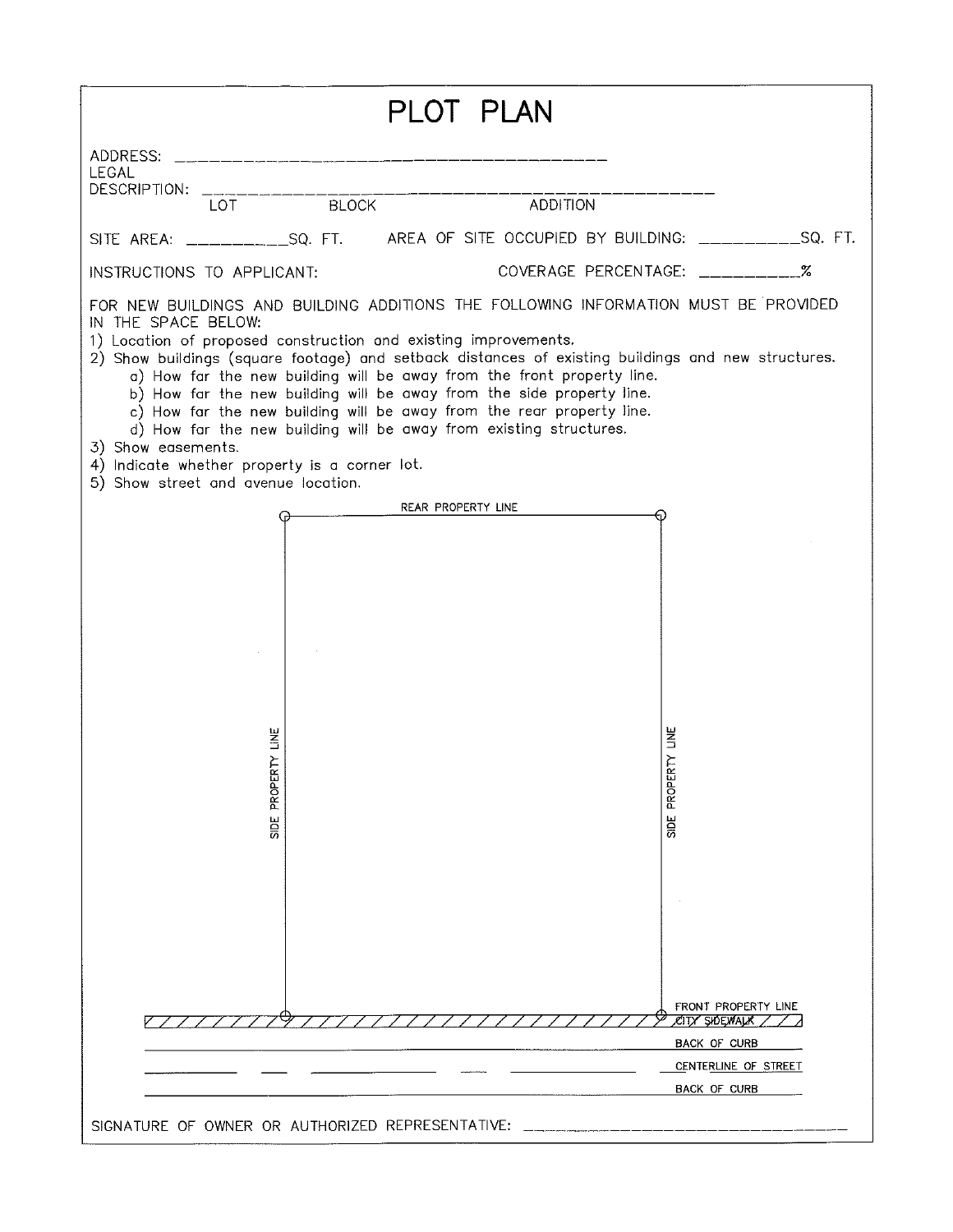#### **1350.3200 NUMBER OF TIES REQUTRED.**

Number of Ties Required Per Side of Single Wide<sup>1</sup> Manufactured Homes<sup>2</sup>.

This table is based on a minimum working load per anchor of 3,150 pounds with a 50 percent overload (4,725 pounds total).

| $\overline{2}$ | 3                           | 4                              | 5                                    |
|----------------|-----------------------------|--------------------------------|--------------------------------------|
|                |                             | Alternate Method <sup>4</sup>  |                                      |
| No. of         | No. of<br>Ties <sup>5</sup> | No. of Baling<br><b>Straps</b> | No. of<br>Diagonal Ties <sup>6</sup> |
| 2              | 3                           | 2                              | 3                                    |
| $\overline{2}$ | 3                           | 2                              | 3                                    |
| 2              | 3                           | 2                              | 3                                    |
| 2              | 3                           | 2                              | 3                                    |
| 2              | 4                           | 2                              | 4                                    |
| 2              | 4                           | 2                              | 4                                    |
| 2              | 4                           | 2                              | 5                                    |
| 2              |                             | $\overline{2}$                 | 5                                    |
| 2              | 5                           | 2                              | 5                                    |
|                |                             | <b>Vertical Ties Diagonal</b>  |                                      |

<sup>1</sup>Double-wide manufactured homes require only the diagonal ties specified in column 3, and these shall be placed along the outer side walls.

 $2E$ xcept when the anchoring system is designed and approved by a registered professional engineer.

 $3$ Length of manufactured home (as used in this table) means length excluding draw bar.

<sup>4</sup> Alternate method. When this method is used, an approved reinforcement means shall be provided. If baling is used to accomplish this reinforcement, part 1350.2600, subpart 2, item F, applies.

<sup>5</sup>Diagonal ties in this method shall deviate at least 40 degrees from vertical.

 $6$ Diagonal ties in this method shall be 45 degrees  $+5$  degrees from vertical and shall be attached to the nearest main frame member.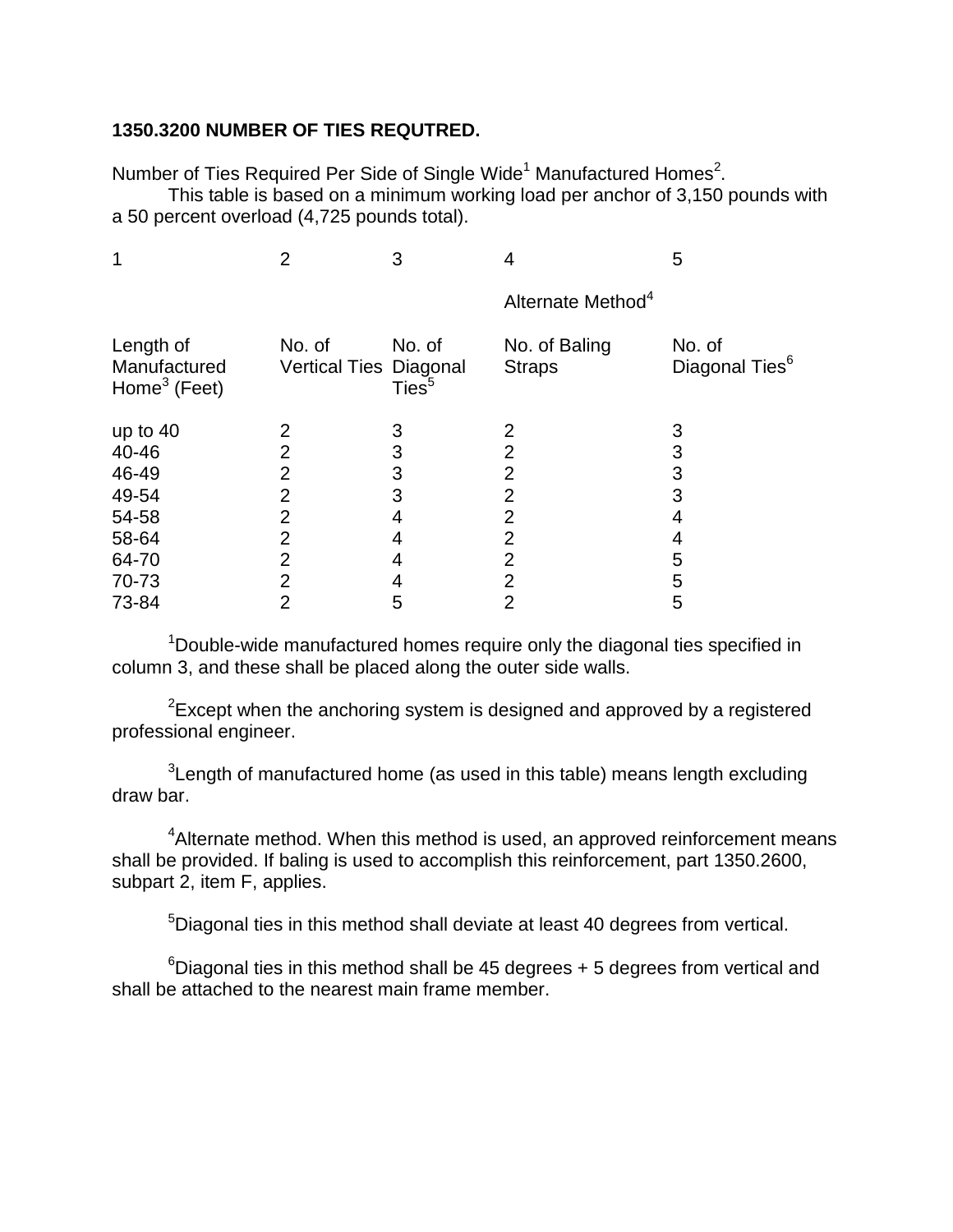#### **SINGLE-WIDE SUPPORT PIER PLAN (TYPICAL)**



**ORIENTATIOI** 

### **MANUFACTURER INFORMATION SOIL INFORMATION** Name \_\_\_\_\_\_\_\_\_\_\_\_\_\_\_\_\_\_\_\_\_\_\_\_\_\_\_\_\_\_Classification No. \_\_\_\_\_\_\_\_\_\_\_\_\_\_\_\_\_\_\_\_\_\_\_\_\_\_ Home Size \_\_\_\_\_\_\_\_\_\_\_\_\_\_\_\_\_\_\_\_\_\_\_\_\_\_\_\_\_\_\_\_\_Soil Bearing Capacity \_\_\_\_\_\_\_\_\_\_\_\_\_\_\_ Maximum I-Beam Spacing \_\_\_\_\_\_\_\_\_\_\_\_\_ **FOOTING INFORMATION** Door Openings The Contract of the U-Beam Theory X and X and X and X and X and X and X and X and X and X and X  $\alpha$ I-Beam Loading PLF \_\_\_\_\_\_\_\_\_\_\_\_\_\_\_\_\_\_\_\_\_ Maximum End Support (I-Beam) \_\_\_\_\_\_\_\_\_ Grading to Slope **AWAY** From Home \_\_\_\_\_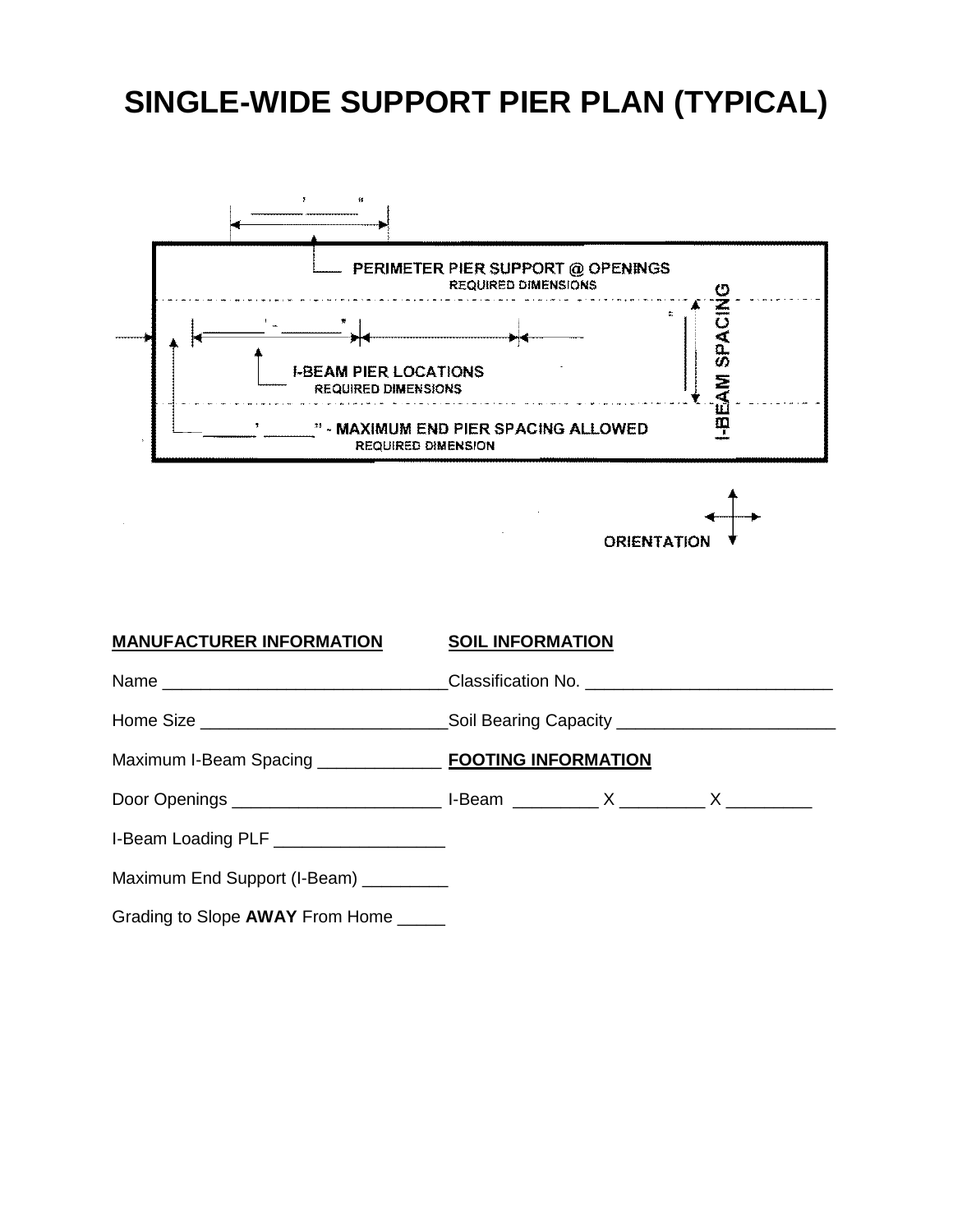### **SINGLE-WIDE ANCHORING PLAN (TYPICAL)**



| <u>MANUFACTURER INFORMATION</u> | <b>ANCHORING INFORMATION (con't)</b>                                              |
|---------------------------------|-----------------------------------------------------------------------------------|
|                                 |                                                                                   |
|                                 |                                                                                   |
|                                 | Maximum I-Beam Spacing _________________ Anchor P.N. ____________________________ |
|                                 | Maximum Anchor Spacing __________________ Connector P.N. ________________________ |
| <b>SOIL INFORMATION</b>         | Longitudinal Anchors Reg'd YES or NO                                              |
|                                 |                                                                                   |
|                                 |                                                                                   |
|                                 |                                                                                   |
|                                 |                                                                                   |
|                                 |                                                                                   |
| Height From Ground to           |                                                                                   |
| Frame Connection                |                                                                                   |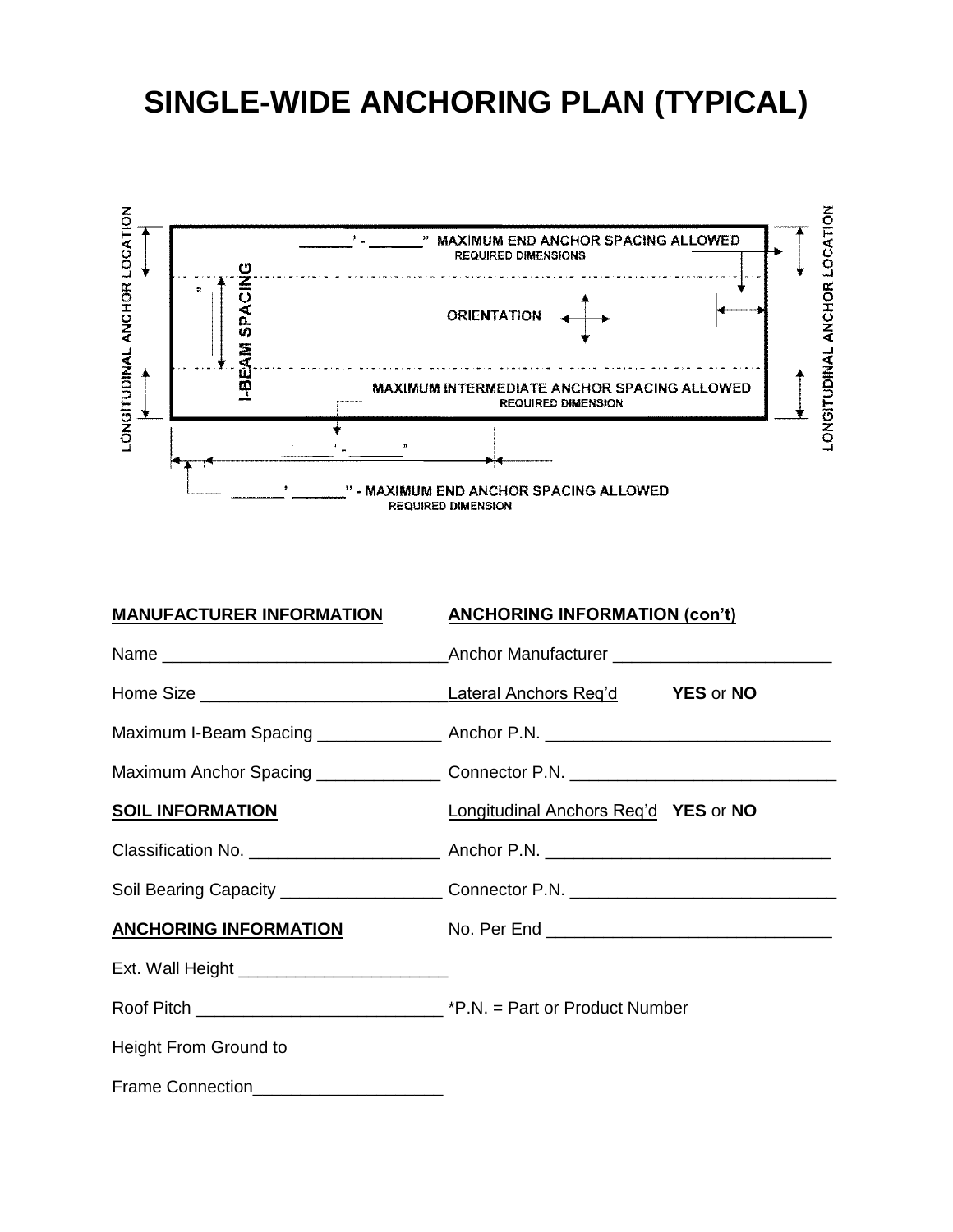## **DOUBLE-WIDE SUPPORT PIER PLAN (TYPICAL)**



| MANUFACTURER INFORMATION SOIL INFORMATION |                                                                                        |
|-------------------------------------------|----------------------------------------------------------------------------------------|
|                                           | Name ________________________________Classification No. ________________________       |
|                                           | Home Size _______________________________Soil Bearing Capacity __________________      |
|                                           |                                                                                        |
|                                           |                                                                                        |
|                                           | I-Beam Loading PLF _____________________Mate Line ___________ X _________ X __________ |
| Maximum End Support (I-Beam) _________    |                                                                                        |
|                                           |                                                                                        |
| Grading to Slope AWAY From Home _____     |                                                                                        |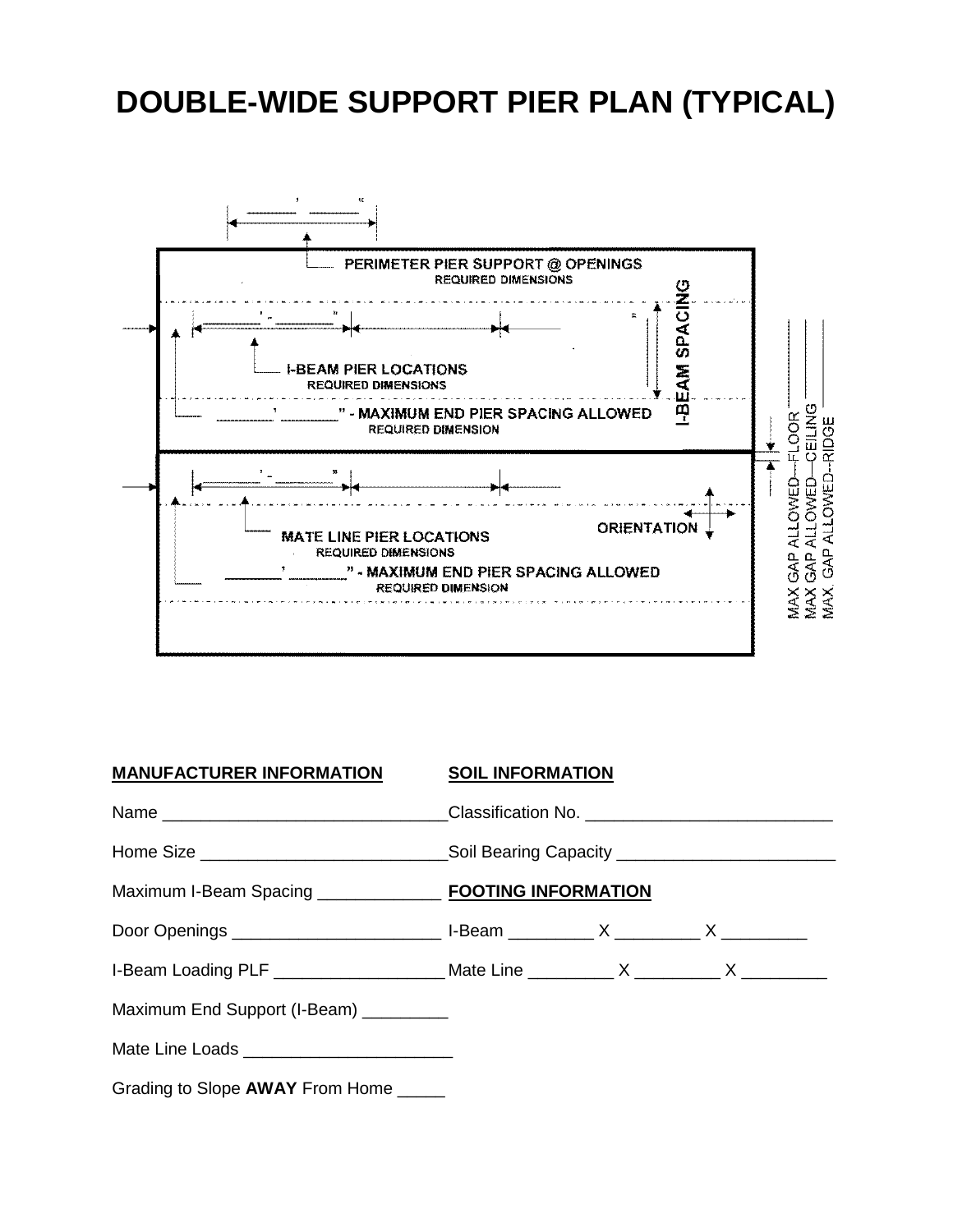![](_page_8_Figure_0.jpeg)

\*P.N. = Part or Product Number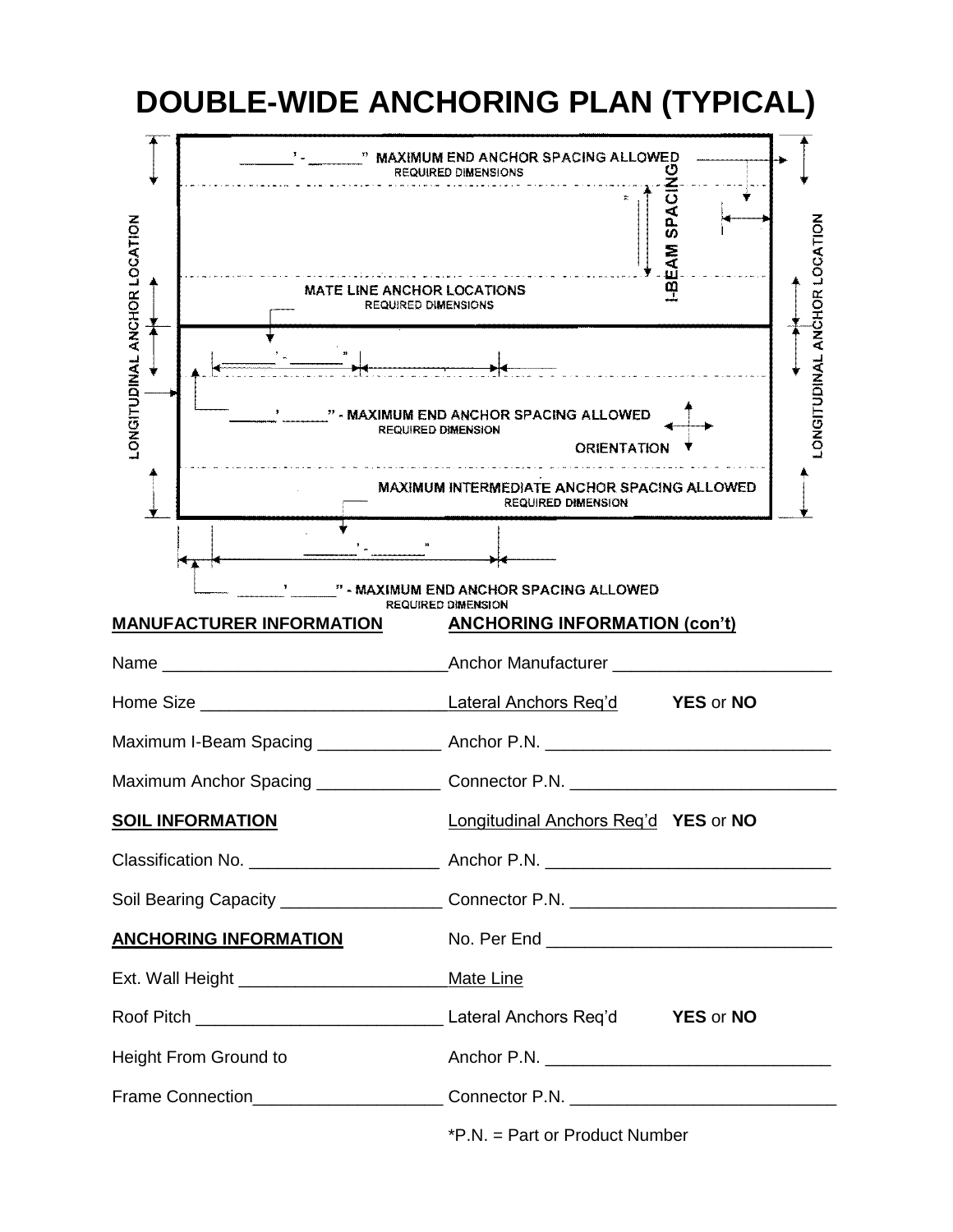#### **FRAME PIER SECTION VIEW**

![](_page_9_Figure_1.jpeg)